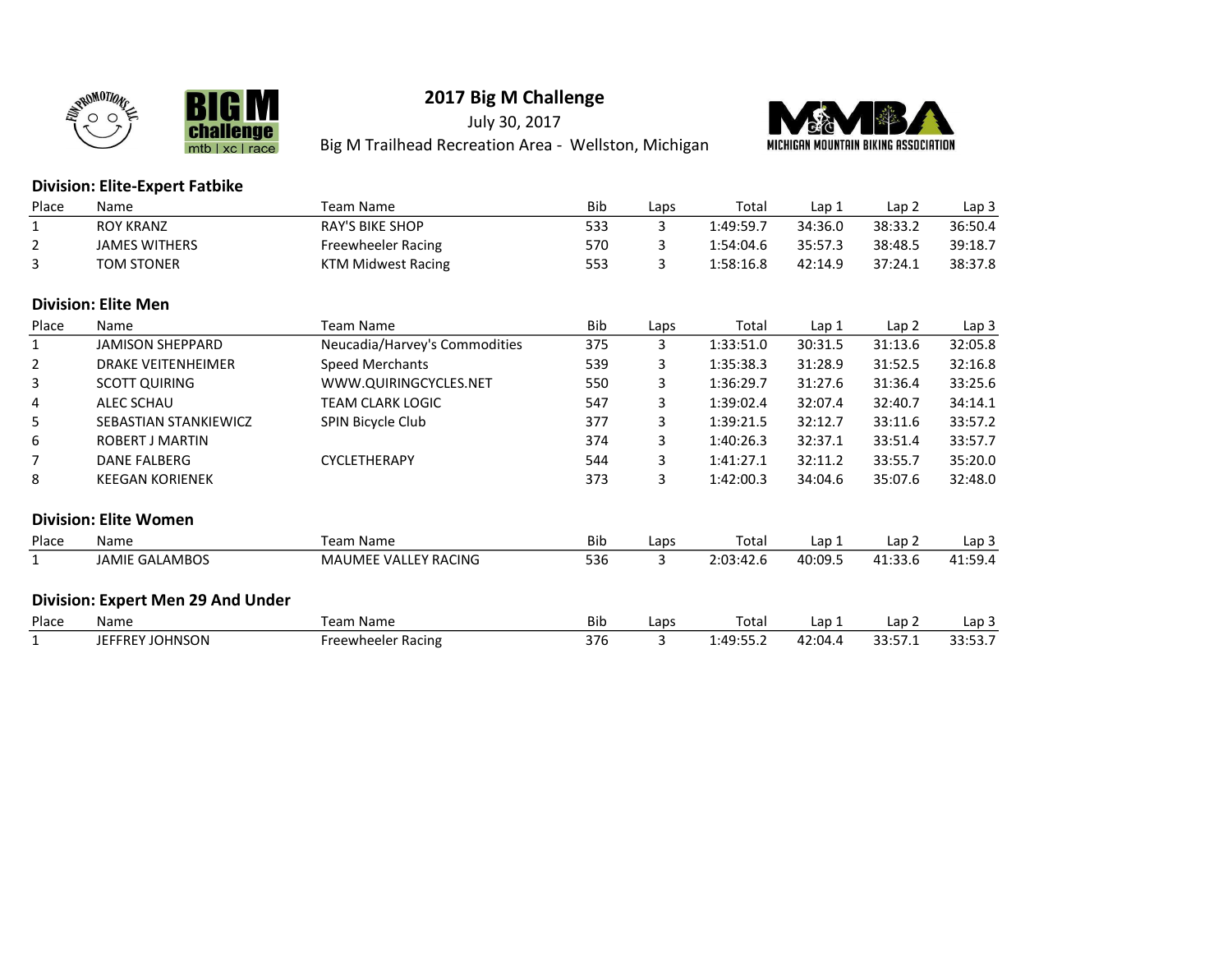



July 30, 2017 Big M Trailhead Recreation Area - Wellston, Michigan



#### Division: Expert Men 30-39

| Place | Name                 | Team Name                     | <b>Bib</b> | Laps | Total     | Lap <sub>1</sub> | Lap <sub>2</sub> | Lap <sub>3</sub> |
|-------|----------------------|-------------------------------|------------|------|-----------|------------------|------------------|------------------|
|       | <b>SCOTT CERVIN</b>  | Orange Krush / Cycletherapy   | 378        | 3    | 1:40:05.6 | 32:57.0          | 33:41.5          | 33:27.0          |
| 2     | <b>JOSHUA HALL</b>   |                               | 382        | 3    | 1:42:14.6 | 33:28.8          | 34:35.1          | 34:10.5          |
| 3     | DANIEL SMITH         | R <sub>2</sub> R Racing       | 385        | 3    | 1:42:19.9 | 33:30.4          | 34:34.5          | 34:14.9          |
| 4     | ALEX WAGNER          |                               | 562        | 3    | 1:42:38.5 | 33:29.4          | 34:35.1          | 34:33.9          |
| 5     | <b>BRIAN MONTON</b>  |                               | 383        | 3    | 1:45:08.9 | 33:28.4          | 35:46.3          | 35:54.1          |
| 6     | <b>TRAVIS GIBBS</b>  |                               | 379        | 3    | 1:48:01.3 | 34:25.4          | 37:02.0          | 36:33.7          |
|       | <b>JOSHUA SMITH</b>  |                               | 386        | 3    | 1:49:51.7 | 34:59.1          | 37:28.4          | 37:24.2          |
| 8     | <b>JAKE SIGAL</b>    | R <sub>2</sub> R Racing       | 384        | 3    | 1:49:51.9 | 35:01.4          | 37:58.0          | 36:52.4          |
| 9     | NICHOLAS DORNIK      |                               | 543        | 3    | 1:52:26.4 | 36:52.3          | 38:17.7          | 37:16.4          |
| 10    | JASON MISHKA         | <b>MAUMEE VALLEY WHEELMEN</b> | 537        | 3    | 1:54:39.4 | 36:36.3          | 39:06.1          | 38:56.8          |
| 11    | <b>FLORIAN VLEIN</b> |                               | 581        | 3    | 2:01:30.6 | 38:56.2          | 40:48.9          | 41:45.4          |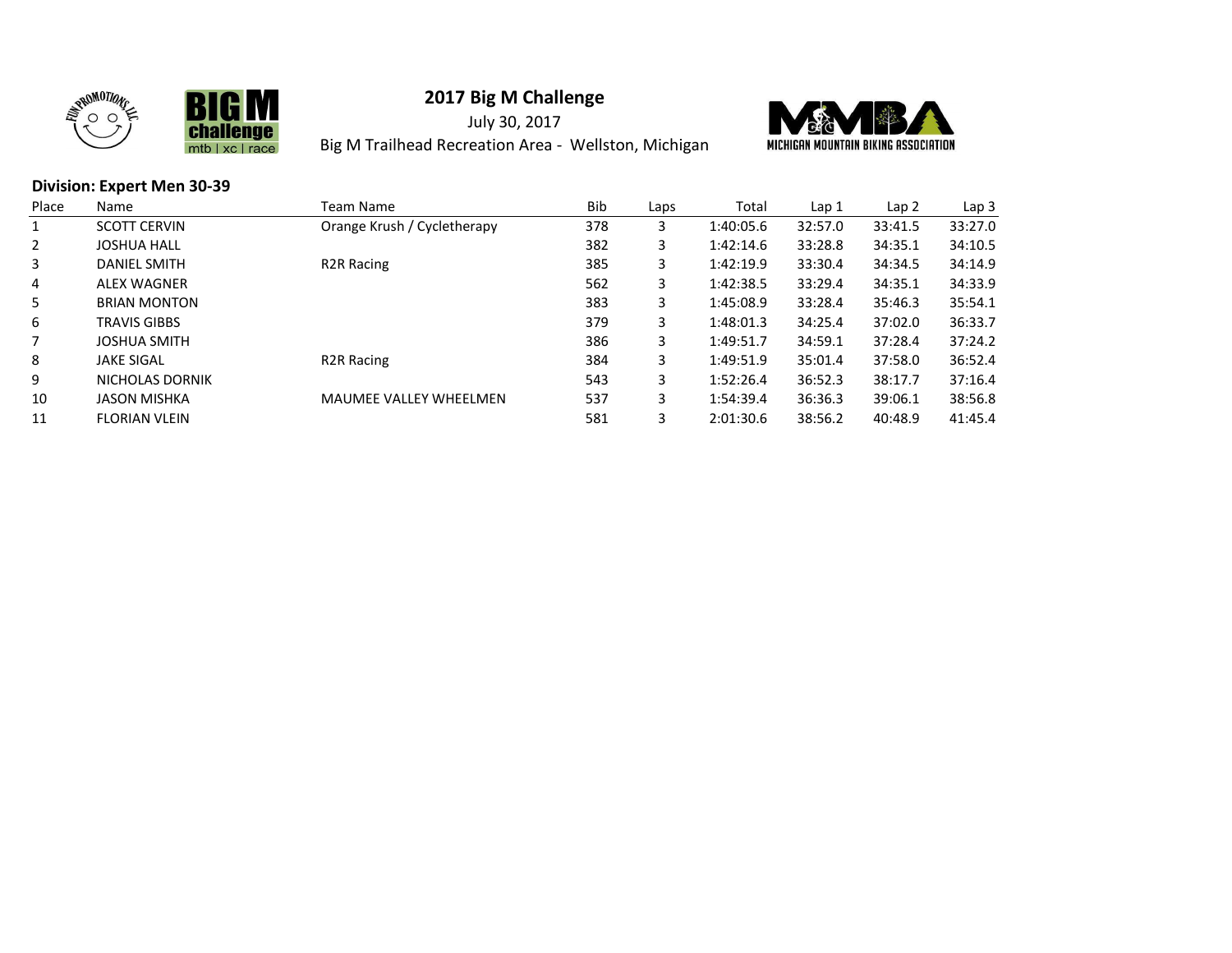



July 30, 2017 Big M Trailhead Recreation Area - Wellston, Michigan



#### Division: Expert Men 40-49

| Place      | Name                  | <b>Team Name</b>           | Bib | Laps | Total     | Lap 1   | Lap 2   | Lap 3   |
|------------|-----------------------|----------------------------|-----|------|-----------|---------|---------|---------|
|            | <b>DON HACKNEY</b>    | <b>Cross Country Cycle</b> | 398 | 3    | 1:39:08.8 | 32:36.7 | 33:08.8 | 33:23.2 |
| 2          | Joe Stoner            | KTM Midwest Racing         | 531 | 3    | 1:40:26.6 | 32:34.1 | 33:36.2 | 34:16.3 |
| 3          | <b>JON ZELINSIG</b>   |                            | 566 | 3    | 1:40:53.0 | 32:53.1 | 34:10.3 | 33:49.5 |
| 4          | <b>MAYFORD COMBS</b>  | Alger Bikes Racing         | 388 | 3    | 1:40:54.4 | 32:53.6 | 34:09.5 | 33:51.1 |
| 5          | <b>PAUL NEDERVELD</b> |                            | 394 | 3    | 1:40:57.5 | 33:24.4 | 33:59.9 | 33:33.2 |
| 6          | <b>MARK SPORE</b>     | <b>Cross Country Cycle</b> | 396 | 3    | 1:41:16.8 | 32:54.2 | 34:08.1 | 34:14.4 |
|            | <b>ERIC LANGLEY</b>   | Freewheeler Racing         | 391 | 3    | 1:42:45.8 | 33:40.5 | 34:51.8 | 34:13.4 |
| 8          | <b>CHRIS MALTBY</b>   | TERRY'S CYCLE OF ALMA MICH | 558 | 3    | 1:42:48.9 | 34:05.3 | 34:26.2 | 34:17.3 |
| 9          | <b>JEFF ZELLER</b>    | <b>QUIRING CYCLES</b>      | 572 | 3    | 1:45:42.7 | 33:38.6 | 35:44.0 | 36:20.0 |
| 10         | <b>GEOFF MILLER</b>   |                            | 392 | 3    | 1:47:25.7 | 35:17.1 | 36:11.8 | 35:56.7 |
| 11         | <b>DAVE TINGLEY</b>   | BREAKAWAY/MADTREE          | 583 | 3    | 1:47:27.3 | 35:18.1 | 35:51.1 | 36:18.0 |
| 12         | <b>ROBERT FRANK</b>   | RBS MTB TEAM               | 390 | 3    | 1:47:41.2 | 33:40.1 | 35:43.6 | 38:17.4 |
| 13         | <b>AARON BARTO</b>    |                            | 387 | 3    | 1:51:02.9 | 34:58.4 | 37:07.4 | 38:57.0 |
| 14         | <b>BRIAN NEELEY</b>   |                            | 538 | 3    | 1:51:38.6 | 35:29.3 | 37:45.6 | 38:23.6 |
| 15         | <b>RYAN JAROSZ</b>    |                            | 565 | 3    | 1:52:00.9 | 36:13.5 | 37:59.8 | 37:47.6 |
| 16         | <b>R TOMLINSON</b>    | Wolverine Sports Club      | 397 | 3    | 1:54:01.7 | 36:48.7 | 38:59.8 | 38:13.2 |
| 17         | <b>MAT HOFFMAN</b>    | LEADOUT/WMBF               | 540 | 3    | 1:54:12.1 | 36:30.0 | 39:17.7 | 38:24.4 |
| <b>DNS</b> | <b>SKY FOSTER</b>     |                            | 389 |      |           |         |         |         |
| <b>DNS</b> | <b>ROB PARRISH</b>    |                            | 395 |      |           |         |         |         |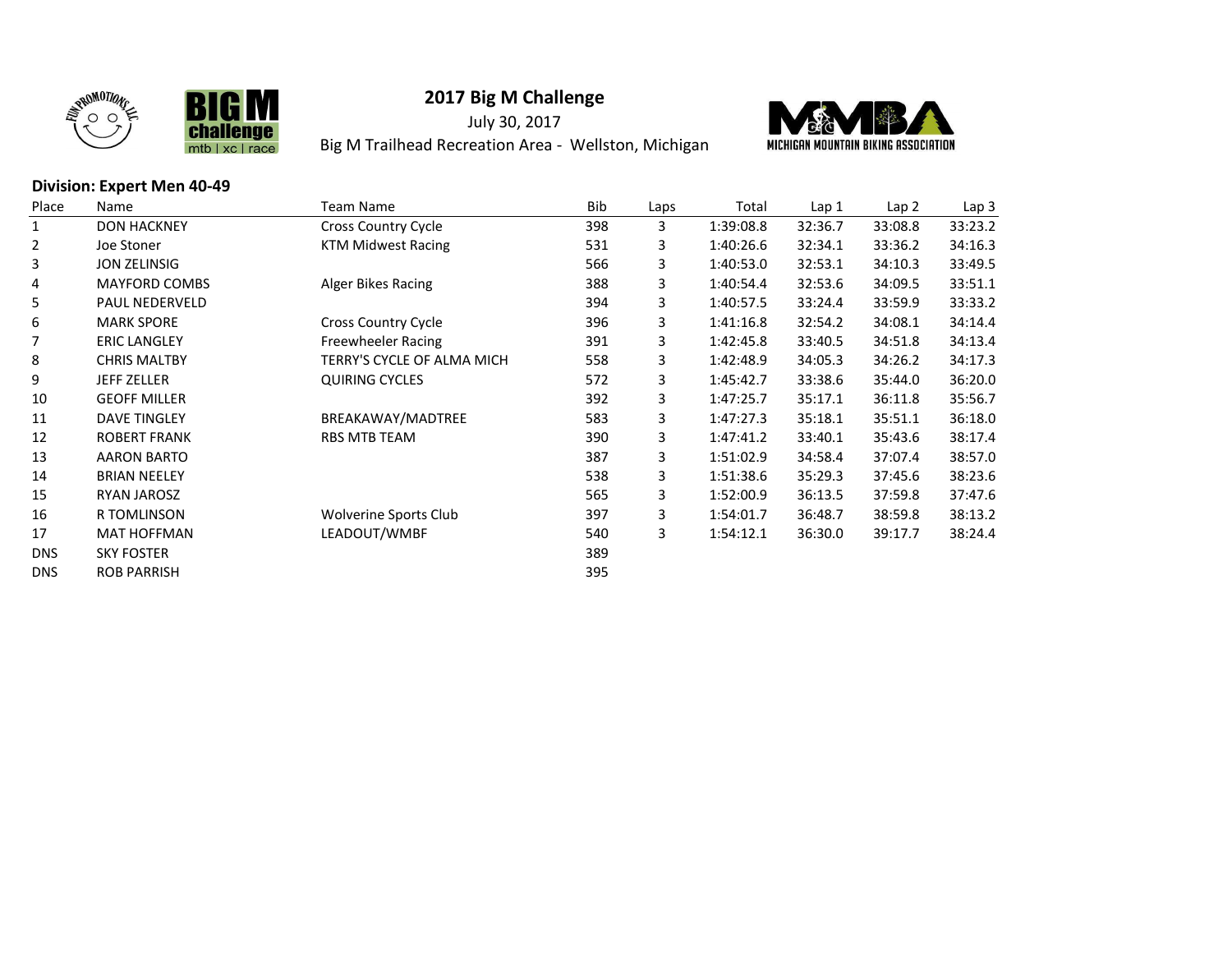



July 30, 2017 Big M Trailhead Recreation Area - Wellston, Michigan



#### Division: Expert Men 50 Plus

| Place        | Name                          | <b>Team Name</b>             | Bib | Laps | Total     | Lap 1   | Lap <sub>2</sub> | Lap <sub>3</sub> |
|--------------|-------------------------------|------------------------------|-----|------|-----------|---------|------------------|------------------|
| $\mathbf{1}$ | TERRY SENSIBA                 |                              | 414 | 3    | 1:40:13.2 | 33:01.9 | 33:47.3          | 33:23.8          |
| 2            | ARMANDO VEGA                  | <b>MAIN STREET BICYCLES</b>  | 575 | 3    | 1:40:16.7 | 33:01.5 | 33:48.3          | 33:26.7          |
| 3            | <b>TOM WHITE</b>              |                              | 416 | 3    | 1:40:27.3 | 33:02.3 | 33:48.0          | 33:36.9          |
| 4            | <b>JIMMI MCMURRAY</b>         | Freewheeler Racing           | 541 | 3    | 1:45:53.1 | 34:46.8 | 35:13.0          | 35:53.2          |
| 5            | <b>CRAIG GIETZEN</b>          | Speed Merchants              | 542 | 3    | 1:46:02.6 | 34:03.5 | 35:38.1          | 36:21.0          |
| 6            | <b>MIKE VANHOUTEN</b>         |                              | 415 | 3    | 1:48:03.3 | 35:19.9 | 36:09.0          | 36:34.3          |
| 7            | <b>KEITH RIEGE</b>            |                              | 413 | 3    | 1:50:00.9 | 35:54.4 | 37:14.1          | 36:52.3          |
| 8            | <b>LEWIS TRIPP</b>            |                              | 556 | 3    | 1:50:01.8 | 35:55.2 | 37:13.8          | 36:52.7          |
| 9            | <b>ALAN POST</b>              | <b>Speed Merchants</b>       | 412 | 3    | 1:53:09.4 | 36:44.0 | 38:02.5          | 38:22.8          |
| 10           | <b>DAN CHECKOWSKY</b>         | KLM / COLD STONE             | 557 | 3    | 1:55:09.4 | 39:55.3 | 37:36.5          | 37:37.4          |
| 11           | <b>JIM KOVACIK</b>            |                              | 411 | 3    | 1:58:15.2 | 38:09.8 | 39:22.4          | 40:42.9          |
| 12           | MIKE BORUSZOK                 | <b>KLM COLD STONE</b>        | 554 | 3    | 2:01:34.7 | 39:52.5 | 40:28.0          | 41:14.2          |
| 13           | <b>RAY DAVISSON</b>           |                              | 399 | 3    | 2:38:22.6 | 44:03.1 | 52:38.7          | 1:01:40.7        |
|              | <b>Division: Expert Women</b> |                              |     |      |           |         |                  |                  |
| Place        | Name                          | <b>Team Name</b>             | Bib | Laps | Total     | Lap 1   | Lap 2            | Lap 3            |
|              | <b>MADDY FRANK</b>            | Freewheeler Racing           | 585 | 3    | 1:59:46.2 | 38:02.9 | 40:00.9          | 41:42.2          |
| 2            | <b>ABIGAIL SIGAL</b>          | R <sub>2</sub> R Racing      | 417 | 3    | 2:14:23.0 | 42:55.1 | 45:17.2          | 46:10.5          |
| 3            | <b>CHRISTINA PEEK</b>         | <b>QUIRING CYCLES</b>        | 549 | 3    | 2:17:28.8 | 43:19.3 | 46:48.4          | 47:21.1          |
| 4            | <b>CYNTHIA TOMLINSON</b>      | <b>Wolverine Sports Club</b> | 418 | 3    | 2:23:17.1 | 47:09.6 | 48:41.4          | 47:26.0          |
| 5            | PAM BUFE                      | LATITUDE 45/TWISTED STONE    | 560 | 3    | 2:46:24.6 | 53:39.1 | 56:04.4          | 56:40.9          |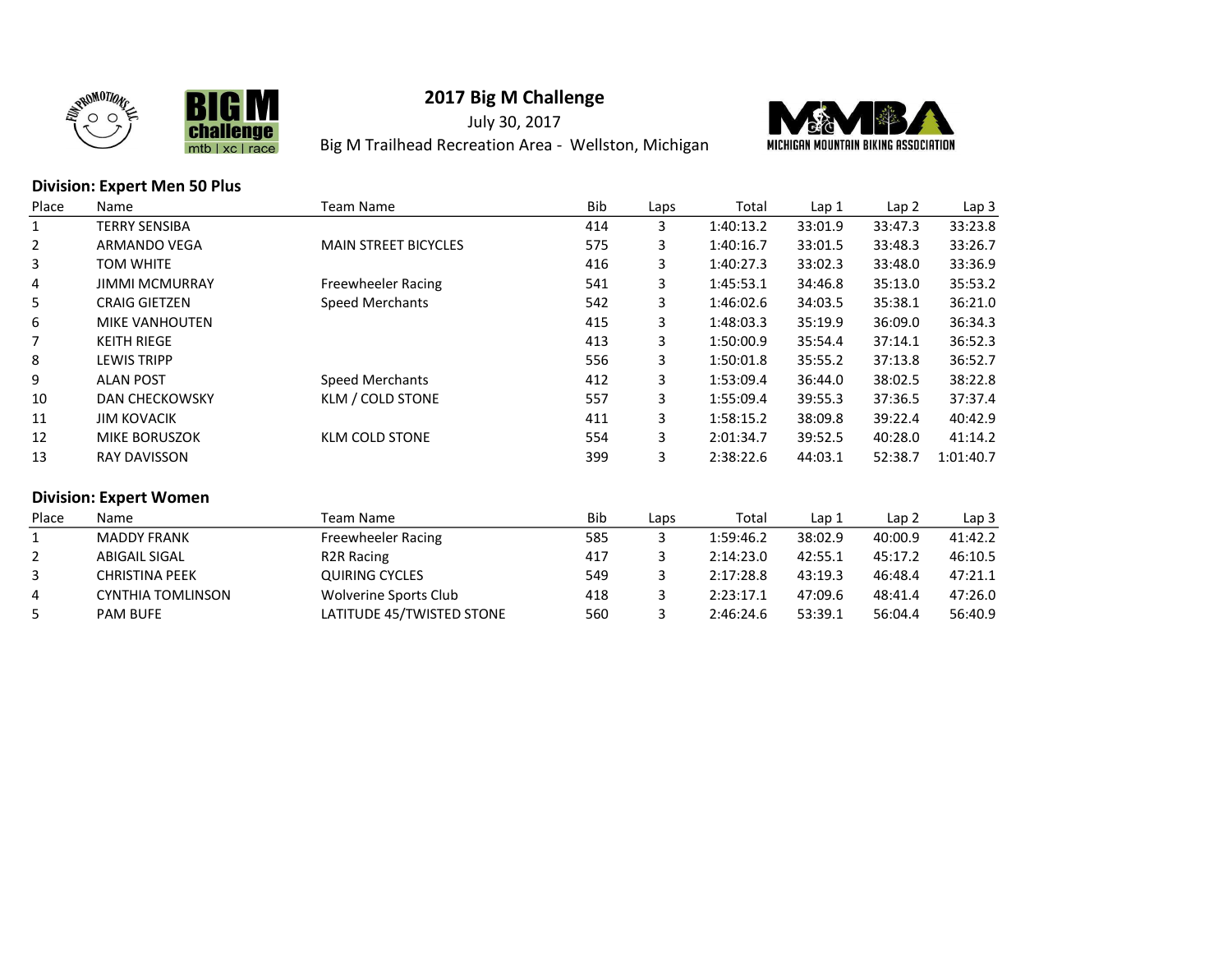

**BIGM** 

mtb | xc | race

**llenge** 

chal

# 2017 Big M Challenge

July 30, 2017 Big M Trailhead Recreation Area - Wellston, Michigan



### Division: Elite-Expert SS

| Place          | Name                                 | <b>Team Name</b>                | <b>Bib</b> | Laps           | Total     | Lap <sub>1</sub> | Lap <sub>2</sub> | Lap <sub>3</sub> |
|----------------|--------------------------------------|---------------------------------|------------|----------------|-----------|------------------|------------------|------------------|
| $\mathbf{1}$   | <b>ALEX PINA</b>                     | <b>CITY BIKE SHOP</b>           | 573        | 3              | 2:47:22.0 | 39:29.2          | 1:21:49.0        | 46:03.7          |
|                |                                      |                                 |            |                |           |                  |                  |                  |
|                | Division: Sport Women 19-39          |                                 |            |                |           |                  |                  |                  |
| Place          | Name                                 | <b>Team Name</b>                | <b>Bib</b> | Laps           | Total     | Lap 1            | Lap <sub>2</sub> |                  |
| $\mathbf{1}$   | <b>BRITTAN SCALES</b>                |                                 | 569        | $\overline{2}$ | 1:32:30.1 | 47:45.2          | 44:44.9          |                  |
| 2              | <b>MADISON FRANCIS</b>               |                                 | 423        | $\overline{2}$ | 1:32:38.7 | 45:22.2          | 47:16.4          |                  |
| 3              | <b>ALICIA TREVINO</b>                | <b>STUBWAY</b>                  | 607        | 2              | 1:32:50.0 | 45:01.8          | 47:48.2          |                  |
| 4              | DANELLE COOPER                       | TEAM SPIN Bicycle Shop          | 419        | $\overline{2}$ | 1:34:19.4 | 45:00.8          | 49:18.6          |                  |
|                |                                      |                                 |            |                |           |                  |                  |                  |
|                | <b>Division: Sport Women 40 Plus</b> |                                 |            |                |           |                  |                  |                  |
| Place          | Name                                 | <b>Team Name</b>                | <b>Bib</b> | Laps           | Total     | Lap <sub>1</sub> | Lap <sub>2</sub> |                  |
| $\mathbf 1$    | <b>JONI SOMMERVILLE</b>              |                                 | 426        | $\overline{2}$ | 1:28:31.1 | 42:25.6          | 46:05.5          |                  |
| 2              | <b>CHRISTINE CAUSLEY</b>             |                                 | 555        | $\overline{2}$ | 1:29:39.4 | 43:30.2          | 46:09.2          |                  |
| 3              | LAURA FLETCHER RIEGE                 |                                 | 424        | $\overline{2}$ | 1:37:46.6 | 46:55.2          | 50:51.4          |                  |
| 4              | <b>LISA PISKIN</b>                   | Liv Giant/Village Bike          | 425        | $\overline{2}$ | 1:38:59.5 | 47:08.2          | 51:51.2          |                  |
|                | Division: Sport Men 14 And Under     |                                 |            |                |           |                  |                  |                  |
| Place          | Name                                 | <b>Team Name</b>                | Bib        | Laps           | Total     | Lap 1            | Lap <sub>2</sub> |                  |
| $\mathbf{1}$   | <b>DAVID BROWER</b>                  | <b>Freewheeler Racing</b>       | 427        | $\overline{2}$ | 1:16:35.5 | 36:09.3          | 40:26.1          |                  |
| 2              | <b>NICK FRANK</b>                    | Freewheeler Racing              | 589        | $\overline{2}$ | 1:32:07.3 | 43:50.7          | 48:16.6          |                  |
| 3              | NICHOLAS BUDDEN                      | Andrie Juniors Development Team | 428        | $\overline{2}$ | 1:52:36.1 | 51:07.0          | 1:01:29.0        |                  |
|                | <b>Division: Sport Men 15-18</b>     |                                 |            |                |           |                  |                  |                  |
| Place          | Name                                 | <b>Team Name</b>                | Bib        | Laps           | Total     | Lap 1            | Lap <sub>2</sub> |                  |
| $\mathbf{1}$   | <b>KYLE JOHNSTON</b>                 | <b>Velorution Racing</b>        | 436        | $\overline{2}$ | 1:11:40.6 | 36:09.8          | 35:30.7          |                  |
| $\overline{2}$ | <b>CALEB BORNS</b>                   | Andrie Juniors Development Team | 429        | $\overline{2}$ | 1:12:11.4 | 36:11.5          | 35:59.8          |                  |
| 3              | <b>KYLE WOOD</b>                     | <b>TERRY'S CYCLE</b>            | 559        | $\overline{2}$ | 1:16:27.2 | 36:10.5          | 40:16.7          |                  |
| 4              | <b>TREVOR RUYS</b>                   | Freewheeler Racing              | 577        | $\overline{2}$ | 1:17:27.3 | 38:06.1          | 39:21.2          |                  |
| 5              | <b>JEREMY RUYS</b>                   | Freewheeler Racing              | 576        | $\overline{2}$ | 1:27:11.9 | 41:26.0          | 45:45.8          |                  |
| 6              | <b>JARED DUNHAM</b>                  | Zaremba Equipment               | 435        | 2              | 1:31:29.5 | 45:13.7          | 46:15.7          |                  |
| 7              | <b>NICKOLAI TEBOS</b>                | <b>Central District Cyclery</b> | 437        | $\overline{2}$ | 1:38:48.2 | 49:08.1          | 49:40.0          |                  |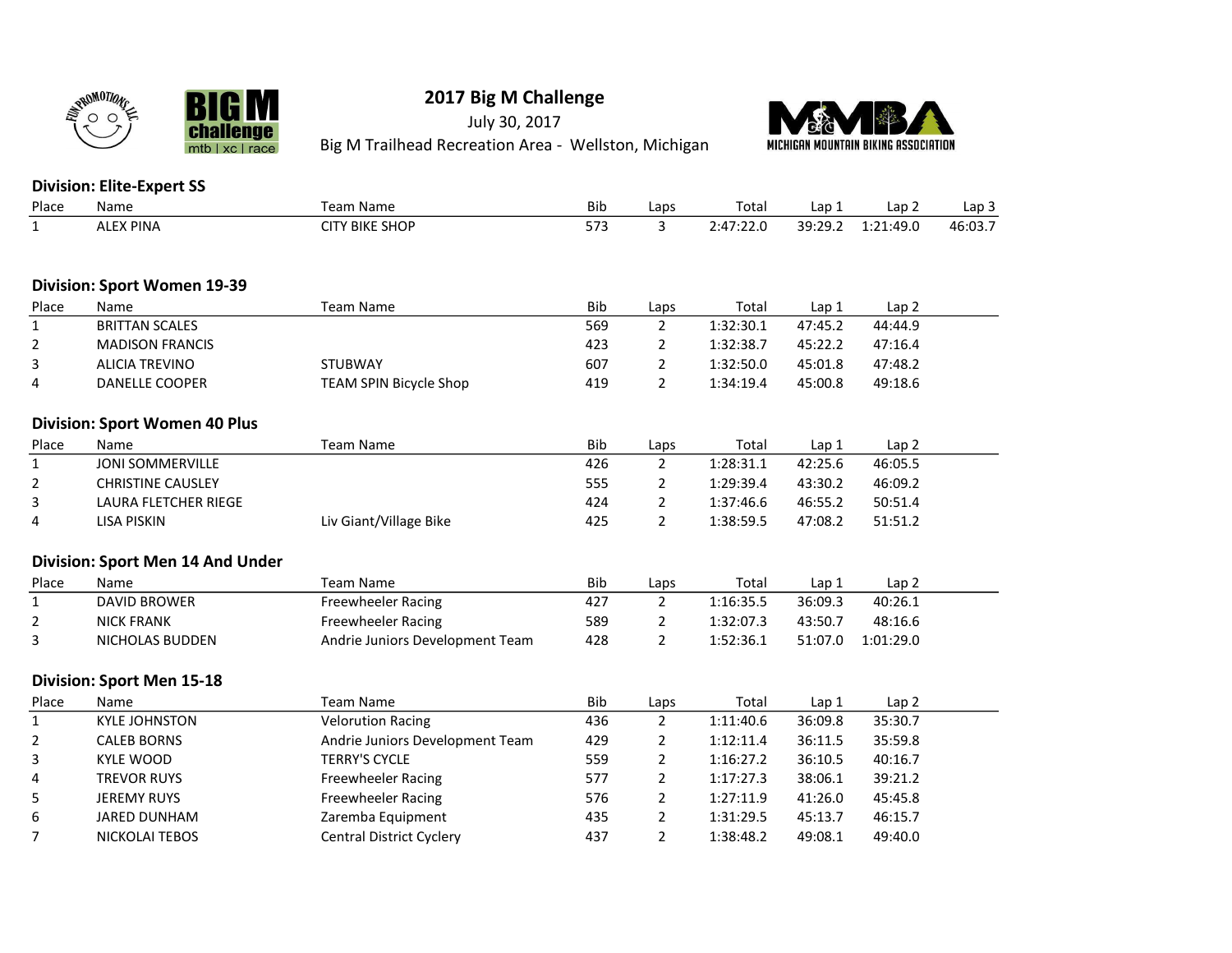



July 30, 2017 Big M Trailhead Recreation Area - Wellston, Michigan



#### Division: Sport Men 19-29

**BIGM** 

mtb | xc | race

**lenge** 

chal

| Place | Name                  | Team Name         | <b>Bib</b> | Laps | Total     | Lap 1   | Lap 2   |  |
|-------|-----------------------|-------------------|------------|------|-----------|---------|---------|--|
|       | <b>JAKE SAMBORSKI</b> | <b>Gnar Dawgs</b> | 440        |      | 1:14:49.2 | 37:14.3 | 37:34.9 |  |
|       | NICHOLAS HAMPTON      |                   | 439        |      | 1:15:06.0 | 37:41.0 | 37:24.9 |  |
|       | <b>PATRICK THOMAS</b> |                   | 568        |      | 1:17:22.3 | 37:40.6 | 39:41.6 |  |
| 4     | NATHAN WILLEMSTEIN    |                   | 582        |      | 1:17:45.2 | 38:22.2 | 39:23.0 |  |
|       | <b>BOBBY FLAKE</b>    |                   | 438        |      | 1:27:33.2 | 42:25.4 | 45:07.8 |  |
| 6     | DYLAN KRUPP           |                   | 574        |      | 1:29:09.5 | 43:32.6 | 45:36.9 |  |

#### Division: Sport Men 30-34

| Place          | Name                | Team Name          | <b>Bib</b> | Laps | Total     | Lap 1   | Lap 2   |
|----------------|---------------------|--------------------|------------|------|-----------|---------|---------|
|                | MICHAEL BARNABY     |                    | 441        |      | 1:11:32.3 | 35:36.1 | 35:56.1 |
|                | <b>JORDAN SMITH</b> | Freewheeler Racing | 579        |      | 1:16:40.7 | 37:49.1 | 38:51.6 |
| 3              | ANDREW STEVENS      |                    | 563        |      | 1:19:33.9 | 37:45.7 | 41:48.1 |
| $\overline{4}$ | <b>TYSON HAYNGS</b> |                    | 580        |      | 1:28:09.0 | 43:01.8 | 45:07.1 |
| <b>DNS</b>     | BRIAN MCPHERSON     |                    | 442        |      |           |         |         |

#### Division: Sport Men 35-39

| Place | Name                   | Team Name         | <b>Bib</b> | Laps | Total     | Lap 1   | Lap <sub>2</sub> |
|-------|------------------------|-------------------|------------|------|-----------|---------|------------------|
|       | MATT BECKER            |                   | 552        |      | 1:13:21.7 | 36:06.7 | 37:15.0          |
|       | <b>MARC DEMEY</b>      |                   | 551        |      | 1:17:14.9 | 38:12.6 | 39:02.3          |
| 3     | <b>HANK PASSMORE</b>   | <b>R2R Racing</b> | 445        |      | 1:17:45.1 | 38:13.9 | 39:31.1          |
| 4     | MIKE SMITH             | CAMP KASKITOWA    | 567        |      | 1:18:53.9 | 38:53.6 | 40:00.2          |
| 5     | JACOB DYKEMA           | Team Fraser       | 444        |      | 1:20:44.4 | 39:40.9 | 41:03.5          |
| 6     | <b>MICHAEL SUMNERS</b> |                   | 443        |      | 1:21:07.5 | 40:19.7 | 40:47.8          |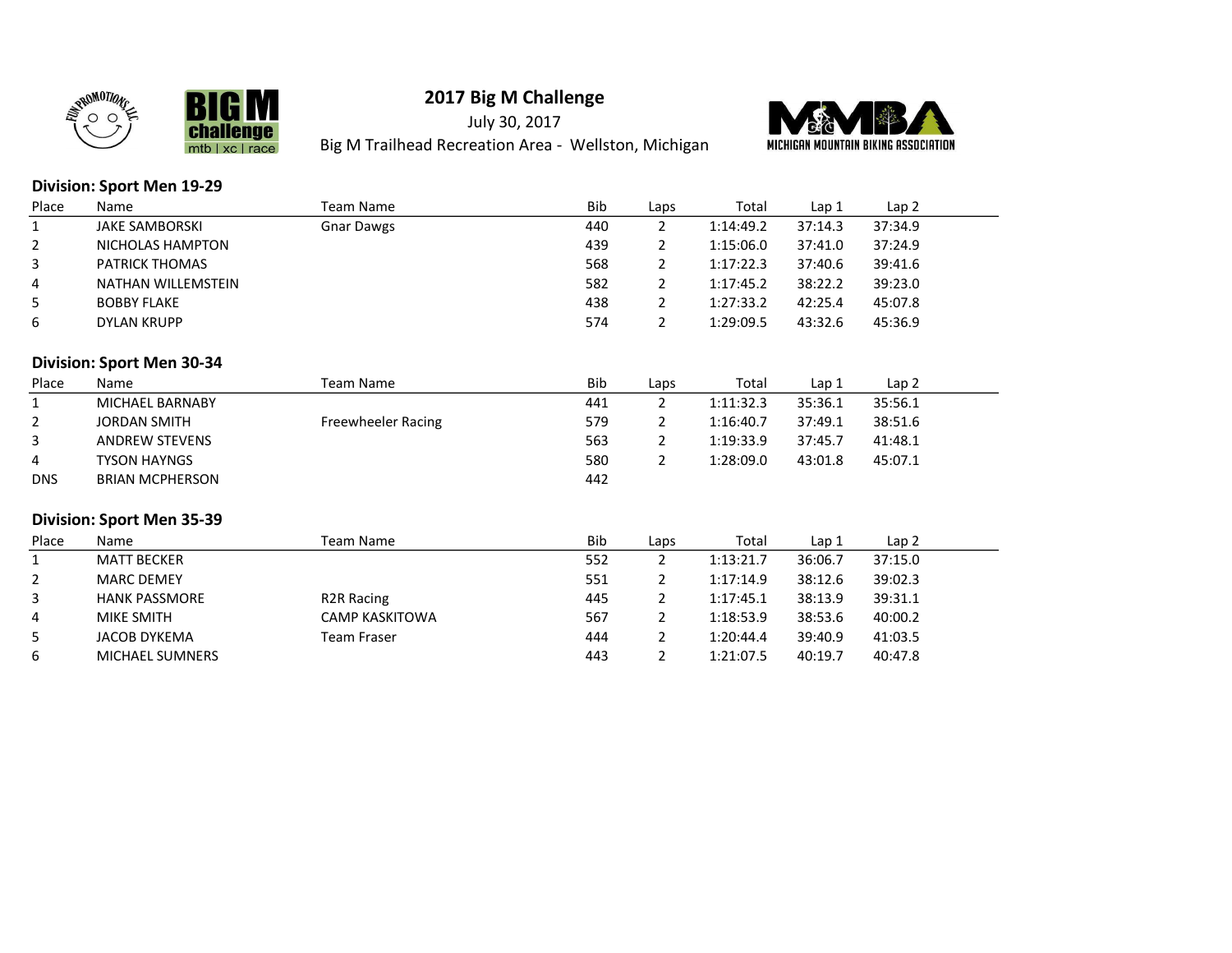



July 30, 2017 Big M Trailhead Recreation Area - Wellston, Michigan



#### Division: Sport Men 40-44

| Place        | Name                      | Team Name                 | <b>Bib</b> | Laps           | Total     | Lap 1   | Lap 2     |
|--------------|---------------------------|---------------------------|------------|----------------|-----------|---------|-----------|
| $\mathbf{1}$ | <b>ZACH VERKERKE</b>      |                           | 454        | $\overline{2}$ | 1:08:12.5 | 33:57.5 | 34:14.9   |
| 2            | MICHAEL JONES             | R <sub>2</sub> R Racing   | 449        | $\overline{2}$ | 1:15:13.3 | 36:54.9 | 38:18.4   |
| 3            | <b>MATTHEW DECKARD</b>    | <b>DPSM</b>               | 446        | $\overline{2}$ | 1:15:16.0 | 37:27.8 | 37:48.2   |
| 4            | <b>JEFF HARDING</b>       | <b>McLain Race Team</b>   | 447        | $\overline{2}$ | 1:18:25.4 | 38:51.2 | 39:34.2   |
| 5            | <b>CHRIS LOADWICK</b>     |                           | 578        | $\overline{2}$ | 1:25:04.1 | 41:05.0 | 43:59.0   |
| 6            | JEFF HUBBARD              |                           | 448        | $\overline{2}$ | 1:29:10.2 | 41:54.7 | 47:15.4   |
|              | <b>MARK LORENZ</b>        | <b>Speed Merchants</b>    | 532        | $\overline{2}$ | 2:11:34.3 | 35:44.6 | 1:35:49.7 |
|              |                           |                           |            |                |           |         |           |
|              | Division: Sport Men 45-49 |                           |            |                |           |         |           |
| Place        | Name                      | <b>Team Name</b>          | Bib        | Laps           | Total     | Lap 1   | Lap 2     |
| $\mathbf{1}$ | <b>DAVE KORTE</b>         | SIMPLE MORTGAGE           | 546        | $\overline{2}$ | 1:14:50.8 | 36:52.9 | 37:57.9   |
| 2            | <b>MARTY MROZINSKI</b>    | Speed Merchants           | 459        | $\overline{2}$ | 1:15:23.8 | 37:47.9 | 37:35.8   |
| 3            | MICHAEL REEVES            | <b>R2R Racing</b>         | 461        | $\overline{2}$ | 1:16:16.3 | 37:52.0 | 38:24.2   |
| 4            | <b>MICHAEL BROWER</b>     | Freewheeler Racing        | 456        | $\overline{2}$ | 1:16:35.2 | 37:51.6 | 38:43.6   |
| 5            | <b>JASON STUART</b>       | <b>NORTE</b>              | 548        | $\overline{2}$ | 1:19:21.8 | 39:19.0 | 40:02.8   |
| 6            | <b>JASON FRANK</b>        | <b>Freewheeler Racing</b> | 586        | 2              | 1:20:22.3 | 39:57.4 | 40:24.9   |
|              | <b>BILL BALL</b>          |                           | 545        | $\overline{2}$ | 1:20:49.0 | 39:55.5 | 40:53.4   |
| 8            | <b>DEREK BEAUMONT</b>     | R <sub>2</sub> R Racing   | 455        | $\overline{2}$ | 1:21:29.8 | 39:35.8 | 41:53.9   |
| 9            | <b>ERIC MOCK</b>          |                           | 458        | $\overline{2}$ | 1:26:44.7 | 42:14.2 | 44:30.5   |
| <b>DNS</b>   | ROBERT LE FEVE            |                           | 457        |                |           |         |           |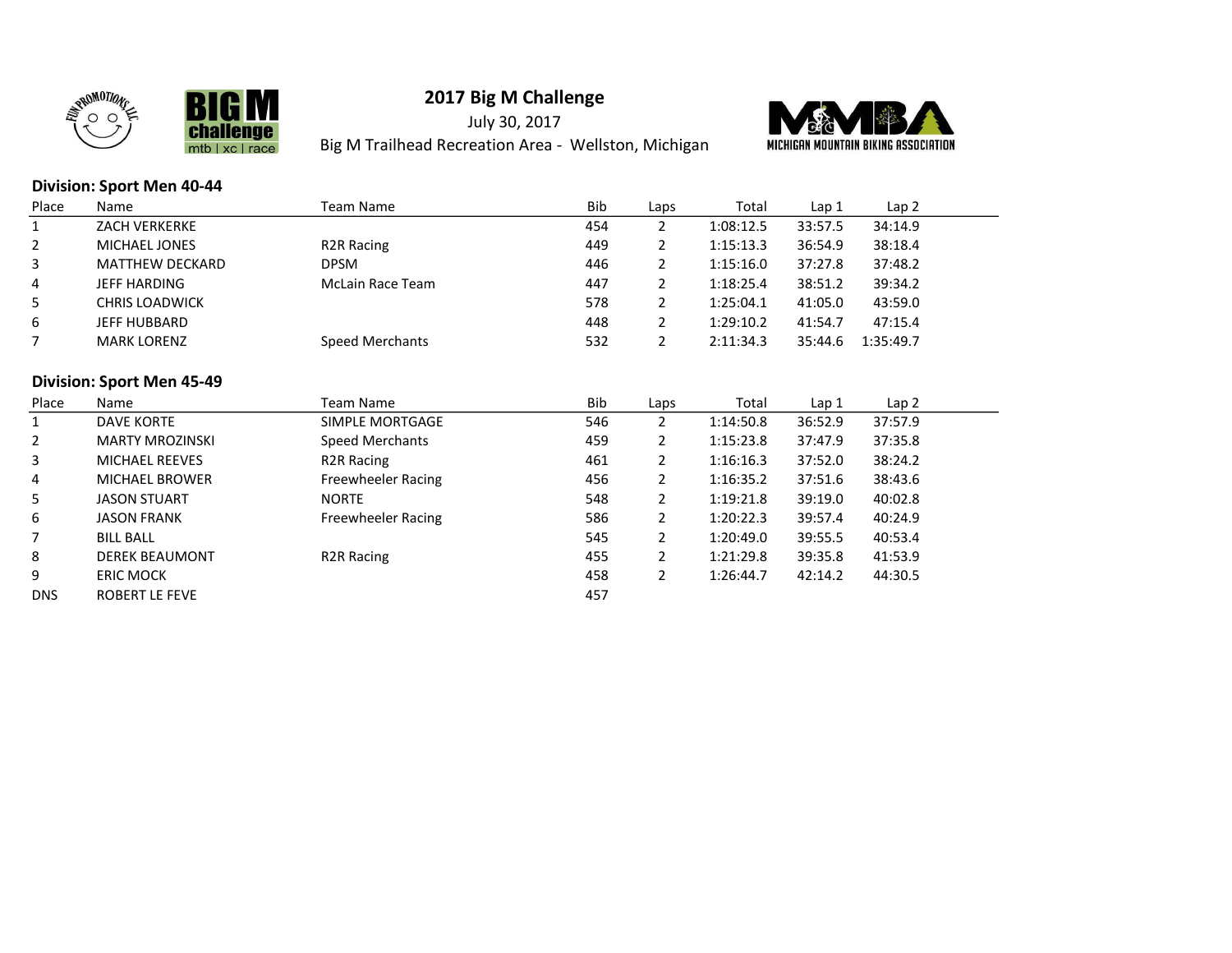



July 30, 2017 Big M Trailhead Recreation Area - Wellston, Michigan



### Division: Sport Men 50-59

| Place          | Name                               | <b>Team Name</b>                | Bib        | Laps           | Total     | Lap 1   | Lap <sub>2</sub> |
|----------------|------------------------------------|---------------------------------|------------|----------------|-----------|---------|------------------|
| 1              | <b>ERIC LANDMAN</b>                | <b>CD EXCHANGE</b>              | 600        | $\overline{2}$ | 1:10:40.9 | 35:06.3 | 35:34.5          |
| 2              | <b>RICK BORNS</b>                  | West Michigan Coast Riders      | 462        | 2              | 1:15:35.1 | 37:29.1 | 38:05.9          |
| 3              | JEFF SCOFIELD                      | <b>Speed Merchants</b>          | 467        | $\overline{2}$ | 1:17:09.7 | 37:54.2 | 39:15.5          |
| 4              | <b>MATTHEW OPPERMANN</b>           | <b>MOOTS</b>                    | 591        | 2              | 1:18:01.4 | 38:21.9 | 39:39.4          |
| 5              | <b>JOHN FALLON</b>                 |                                 | 464        | 2              | 1:18:32.7 | 38:21.1 | 40:11.6          |
| 6              | <b>BOB COOPER</b>                  | TEAM SPIN Bicycle Shop          | 463        | 2              | 1:19:33.9 | 38:54.1 | 40:39.7          |
| 7              | <b>JOSEPH SOVIS</b>                | kolo/tc jenks boneyard          | 468        | 2              | 1:22:37.0 | 40:37.9 | 41:59.1          |
| 8              | <b>MICHAEL TEBOS</b>               | <b>Central District Cyclery</b> | 469        | 2              | 1:22:45.3 | 39:18.0 | 43:27.3          |
| 9              | <b>NATHAN OLIVER</b>               | Speed Merchants                 | 465        | 2              | 1:23:24.6 | 39:57.8 | 43:26.7          |
| 10             | <b>STEVE WICKHAM</b>               | TEAM SPIN Bicycle Shop          | 477        | 2              | 1:23:43.2 | 41:28.6 | 42:14.6          |
| 11             | JEYASURIA PANCHARATNAM             |                                 | 466        | $\mathbf{2}$   | 1:54:27.9 | 55:07.3 | 59:20.6          |
|                | Division: Sport Men 60-69          |                                 |            |                |           |         |                  |
| Place          | Name                               | <b>Team Name</b>                | Bib        | Laps           | Total     | Lap 1   | Lap 2            |
| $\mathbf{1}$   | <b>CLIFFORD ONTHANK</b>            |                                 | 481        | $\overline{2}$ | 1:15:54.5 | 38:11.8 | 37:42.6          |
| 2              | <b>GREG KARBOWSKI</b>              |                                 | 479        | 2              | 1:16:01.8 | 38:12.2 | 37:49.6          |
| 3              | MALCOLM FOX                        |                                 | 603        | 2              | 1:20:59.5 | 40:14.8 | 40:44.7          |
| 4              | <b>MATT DALY</b>                   | <b>HASBIN</b>                   | 602        | $\overline{2}$ | 1:22:39.6 | 40:26.2 | 42:13.3          |
| 5              | <b>DAN BISHOP</b>                  |                                 | 478        | $\overline{2}$ | 1:35:42.9 | 46:08.1 | 49:34.8          |
|                |                                    |                                 |            |                |           |         |                  |
|                | <b>Division: Sport Men 70 Plus</b> |                                 |            |                |           |         |                  |
| Place          | Name                               | <b>Team Name</b>                | <b>Bib</b> | Laps           | Total     | Lap 1   | Lap 2            |
| $\mathbf{1}$   | NIEL SCHARPHORN SR.                |                                 | 483        | $\overline{2}$ | 1:24:29.8 | 40:57.4 | 43:32.4          |
| $\overline{2}$ | PETER JOHNSON                      | Freewheeler Racing              | 482        | 2              | 1:27:24.4 | 41:29.7 | 45:54.6          |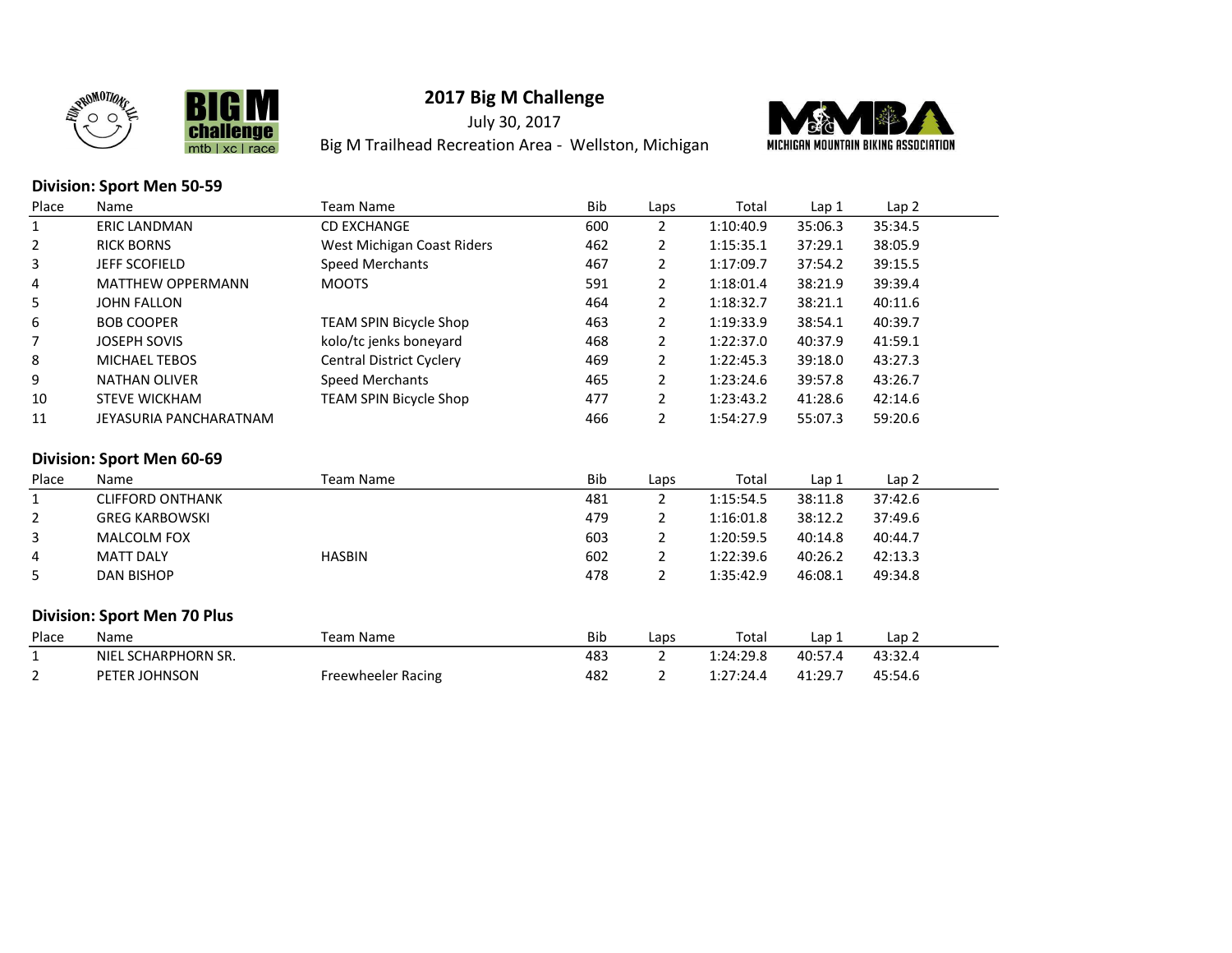



July 30, 2017 Big M Trailhead Recreation Area - Wellston, Michigan



### Division: Sport Men Clydesdale

chal

mtb | xc | race

| Place                          | Name                          | <b>Team Name</b>             | Bib | Laps           | Total     | Lap 1   | Lap <sub>2</sub> |
|--------------------------------|-------------------------------|------------------------------|-----|----------------|-----------|---------|------------------|
| $\mathbf{1}$                   | <b>CHRIS OSTBERG</b>          | R <sub>2</sub> R Racing      | 486 | $\overline{2}$ | 1:12:59.8 | 36:33.3 | 36:26.4          |
| 2                              | <b>BRANDON MUNSON</b>         | R <sub>2</sub> R Racing      | 594 | 2              | 1:13:29.1 | 36:33.6 | 36:55.4          |
| 3                              | <b>GREG FOSTER</b>            | CUSTER Cyclery /             | 599 | 2              | 1:21:22.5 | 39:37.5 | 41:45.0          |
| 4                              | <b>TROY JOHANSSON</b>         |                              | 485 | 2              | 1:26:39.9 | 41:18.2 | 45:21.6          |
| 5                              | <b>JERRY NEAL</b>             | <b>TERRY'S CYCLE</b>         | 561 | 2              | 1:29:49.3 | 43:24.3 | 46:25.0          |
| 6                              | <b>TED RUYS</b>               | <b>Freewheeler Racing</b>    | 584 | 2              | 1:31:19.2 | 45:05.2 | 46:14.0          |
| 7                              | <b>SCOTT JENSEN</b>           |                              | 484 | 2              | 1:38:17.0 | 46:58.0 | 51:18.9          |
| <b>DNF</b>                     | ERIC SOOY                     | <b>Freewheeler Racing</b>    | 601 | 1              | 48:12.4   | 48:12.4 |                  |
|                                |                               |                              |     |                |           |         |                  |
| <b>Division: Fat Bike Open</b> |                               |                              |     |                |           |         |                  |
|                                |                               |                              |     |                |           |         |                  |
| Place                          | Name                          | <b>Team Name</b>             | Bib | Laps           | Total     | Lap 1   | Lap <sub>2</sub> |
| $\mathbf{1}$                   | <b>BOB KIDDER</b>             | <b>TERRY'S CYCLE</b>         | 592 | 2              | 1:28:03.9 | 43:06.4 | 44:57.4          |
|                                |                               |                              |     |                |           |         |                  |
|                                | <b>Division: Sport-Beg SS</b> |                              |     |                |           |         |                  |
| Place                          | Name                          | <b>Team Name</b>             | Bib | Laps           | Total     | Lap 1   | Lap <sub>2</sub> |
| $\mathbf{1}$                   | <b>REED VANDERLUGT</b>        | Freewheeler Racing           | 605 | $\overline{2}$ | 1:05:23.3 | 32:21.8 | 33:01.4          |
| $\overline{2}$                 | <b>KRIS CALDERWOOD</b>        | <b>TEAM VELO CITY CYCLES</b> | 487 | 2              | 1:09:24.7 | 33:40.4 | 35:44.3          |
| 3                              | PHIL VANDERLUGT               | <b>Freewheeler Racing</b>    | 604 | 2              | 1:11:41.5 | 35:10.6 | 36:30.8          |
| 4                              | <b>JOHN KEYES</b>             |                              | 488 | $\overline{2}$ | 1:16:33.5 | 37:27.2 | 39:06.3          |
| 5                              | <b>KEVIN LAROE</b>            | <b>WHEELS IN MOTION</b>      | 606 | 2              | 1:24:03.9 | 40:23.2 | 43:40.6          |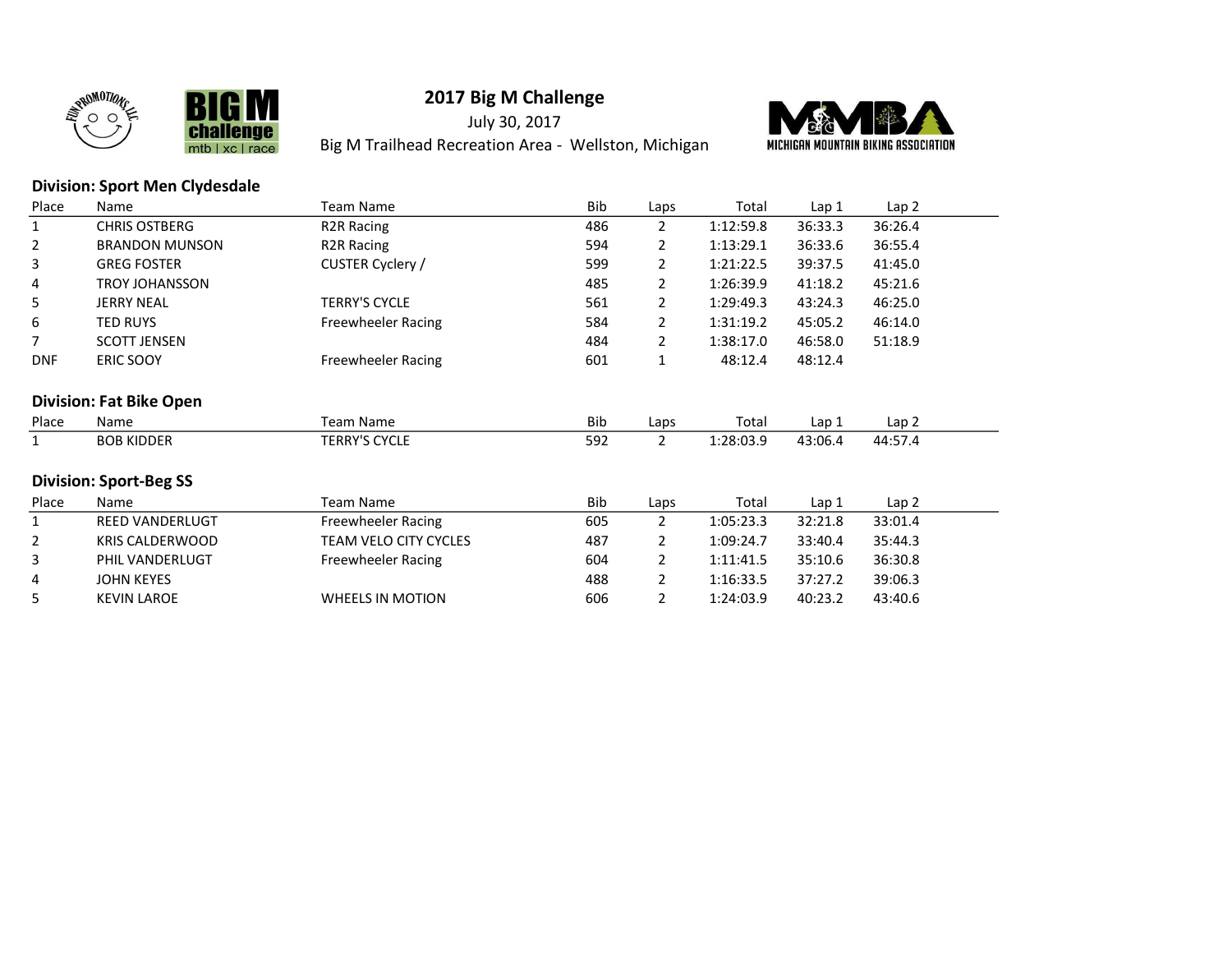

July 30, 2017 Big M Trailhead Recreation Area - Wellston, Michigan



#### Division: Beg Women 11-14

chal

**llenge** 

mtb | xc | race

| Place        | Name                                  | <b>Team Name</b>   | Bib        | Laps         | Total     | Lap 1     |  |
|--------------|---------------------------------------|--------------------|------------|--------------|-----------|-----------|--|
| <b>DNS</b>   | <b>BAILEE STACHLEWICZ</b>             |                    | 489        |              |           |           |  |
|              |                                       |                    |            |              |           |           |  |
|              | <b>Division: Beg Women 19 Plus</b>    |                    |            |              |           |           |  |
| Place        | Name                                  | <b>Team Name</b>   | Bib        | Laps         | Total     | Lap 1     |  |
| $\mathbf{1}$ | <b>HEATHER REYNOLDS</b>               |                    | 497        | $\mathbf{1}$ | 46:42.7   | 46:42.7   |  |
|              | Division: Beg 10 And Under Boys-Girls |                    |            |              |           |           |  |
| Place        | Name                                  | <b>Team Name</b>   | <b>Bib</b> | Laps         | Total     | Lap 1     |  |
| 1            | <b>DONALD SMITH</b>                   | <b>R2R Racing</b>  | 499        | $\mathbf{1}$ | 1:03:05.3 | 1:03:05.3 |  |
| 2            | <b>BREVIN MARTIN</b>                  |                    | 498        | 1            | 1:22:56.4 | 1:22:56.4 |  |
|              | Division: Beg Men 11-14               |                    |            |              |           |           |  |
| Place        | Name                                  | <b>Team Name</b>   | Bib        | Laps         | Total     | Lap 1     |  |
| 1            | <b>EASTON FOSTER</b>                  | CUSTER Cyclery /   | 598        | 1            | 43:28.8   | 43:28.8   |  |
| 2            | <b>LOGAN BARKSDALE</b>                | Freewheeler Racing | 501        | 1            | 43:49.2   | 43:49.2   |  |
| 3            | <b>JOHN WITHERS</b>                   | Freewheeler Racing | 571        | 1            | 46:26.7   | 46:26.7   |  |
| 4            | <b>HAYDON FREHR</b>                   |                    | 502        | 1            | 49:37.0   | 49:37.0   |  |
| 5            | <b>VANCE MUENZER</b>                  |                    | 504        | 1            | 53:13.1   | 53:13.1   |  |
| 6            | <b>BRICK BALL</b>                     |                    | 500        | 1            | 56:54.7   | 56:54.7   |  |
| 7            | <b>COLE MUENZER</b>                   |                    | 503        | $\mathbf{1}$ | 1:18:16.6 | 1:18:16.6 |  |
|              | Division: Beg Men 15-18               |                    |            |              |           |           |  |
| Place        | Name                                  | <b>Team Name</b>   | Bib        | Laps         | Total     | Lap 1     |  |
| 1            | <b>ISAAC TAYLOR</b>                   |                    | 506        | $\mathbf{1}$ | 43:06.5   | 43:06.5   |  |
| 2            | <b>CONNOR CARR</b>                    |                    | 505        | 1            | 51:23.0   | 51:23.0   |  |
| 3            | <b>AUSTIN TAYLOR</b>                  |                    | 593        | 1            | 58:45.3   | 58:45.3   |  |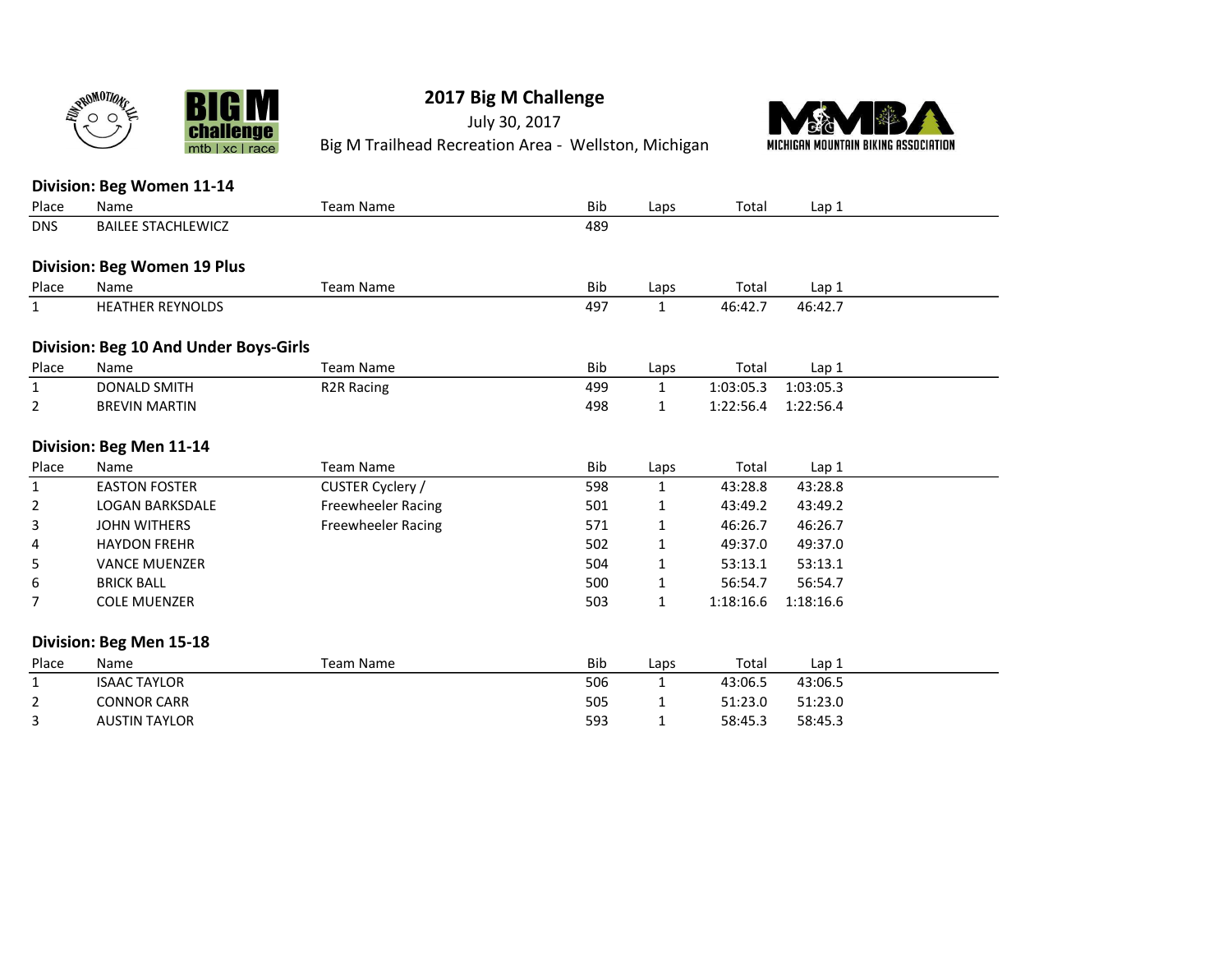



mtb | xc | race

# 2017 Big M Challenge

July 30, 2017 Big M Trailhead Recreation Area - Wellston, Michigan



#### Division: Beg Men 19-29

| Place                   | Name                   | <b>Team Name</b>          | <b>Bib</b> | Laps         | Total   | Lap <sub>1</sub> |  |  |
|-------------------------|------------------------|---------------------------|------------|--------------|---------|------------------|--|--|
|                         | <b>KYLE JENKINS</b>    |                           | 507        | 1            | 35:27.2 | 35:27.2          |  |  |
|                         |                        |                           |            |              |         |                  |  |  |
| Division: Beg Men 30-39 |                        |                           |            |              |         |                  |  |  |
| Place                   | Name                   | Team Name                 | Bib        | Laps         | Total   | Lap <sub>1</sub> |  |  |
|                         | <b>RICARDO LLORENS</b> | <b>SRG Global</b>         | 511        | 1            | 39:11.3 | 39:11.3          |  |  |
| $\overline{2}$          | JONATHAN JOSEPH        |                           | 509        | 1            | 43:39.8 | 43:39.8          |  |  |
| 3                       | <b>CHAD WESTHOUSE</b>  | Speed Merchants           | 515        | 1            | 44:26.8 | 44:26.8          |  |  |
| 4                       | <b>BRYAN ROWLEY</b>    | ROWLEY'S POWERSPORTS      | 513        | $\mathbf{1}$ | 45:22.3 | 45:22.3          |  |  |
| 5                       | ADAM KOKX              | Cross Country Cycle       | 510        | $\mathbf{1}$ | 51:18.7 | 51:18.7          |  |  |
| 6                       | DAN MEYERS             | <b>KTM Midwest Racing</b> | 512        | 1            | 52:13.3 | 52:13.3          |  |  |
|                         | <b>MATT THOMAS</b>     |                           | 514        | 1            | 57:24.2 | 57:24.2          |  |  |
| <b>DNS</b>              | NICK BROTT             |                           | 508        |              |         |                  |  |  |
|                         |                        |                           |            |              |         |                  |  |  |
|                         |                        |                           |            |              |         |                  |  |  |

| Place                 | Name                | Team Name            | <b>Bib</b> | Laps | Total   | Lap 1   |  |
|-----------------------|---------------------|----------------------|------------|------|---------|---------|--|
|                       | MATTHEW WLODARCZAK  |                      | 521        |      | 41:03.7 | 41:03.7 |  |
| $\mathbf{2}^{\prime}$ | DOUG MUENZER        |                      | 519        |      | 41:29.4 | 41:29.4 |  |
| 3                     | DON VERES           | BlakeRenovations.com | 520        |      | 42:49.7 | 42:49.7 |  |
| $\overline{4}$        | KURDT HUIGE         | Team NAZ             | 518        |      | 44:31.0 | 44:31.0 |  |
| 5.                    | DARYL HORTON        |                      | 517        |      | 44:32.9 | 44:32.9 |  |
| 6                     | <b>JOHN FREHR</b>   |                      | 516        |      | 47:10.7 | 47:10.7 |  |
|                       | <b>MICHAEL RICH</b> |                      | 587        |      | 50:54.0 | 50:54.0 |  |